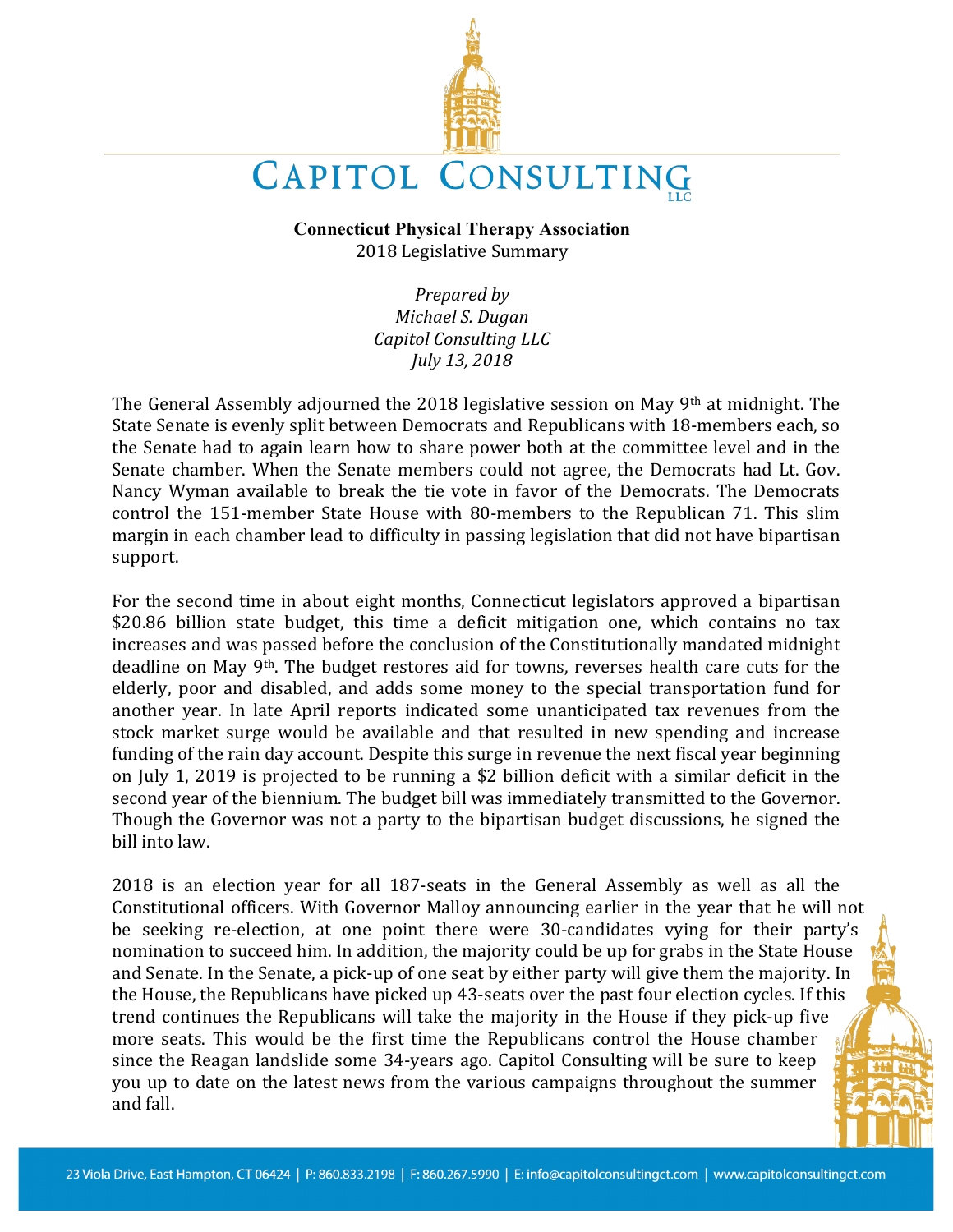During the 2018 regular session Capitol Consulting tracked 60 bills for CPTA. Find below a summary of the major bills and issues of interest.

# **Doctor of Physical Therapy Designation**

#### **SB 171** An Act Concerning Doctor of Physical Therapy Designation

This was CPTA top proactive legislative priority for the 2018 session. This legislation permits physical therapists who have a doctorate in physical therapy from an accredited higher education institution to use the designation of "Doctorate of Physical Therapy" or D.P.T.

At a February 28<sup>th</sup> public hearing before the Public Health Committee Vic Vaughan offered testimony in support of this legislation stating, "adding the DPT as a designator for those who have completed this educational program will comply with our national standard, as described by the American Physical Therapy Association, and will most accurately represent the current educational and license qualifications to the public."

Capitol Consulting successfully lobbied the Public Health Committee to gain the unanimous support of the of the membership. This bill was later merged into the omnibus public health statutes bill where it gained final passage into law. See HB 5163 for more details.

### **Opioid Working Group**

### **SB 483** An Act Concerning the Prevention and Treatment of Opioid Dependency and Opioid Overdoses in the State

SB 483 was one of many bills introduced this session to address the opioid crisis. This act combines the various ideas into one proposal to prevent and treat opioid drug abuse. The act:

- 1. requires the Chief Court Administrator to study the feasibility of establishing an opioid intervention court;
- 2. prohibits prescribing practitioners from prescribing, dispensing, or administering schedule II to IV controlled substances to themselves or immediate family members, except in emergencies;
- 3. authorizes prescribing practitioners and pharmacists authorized to prescribe naloxone to enter into an agreement to distribute opioid antagonists to certain entities (for example, community health organizations and law enforcement agencies);
- 4. requires the Alcohol and Drug Policy Council (ADPC) to convene a working group to evaluate methods of combating the opioid epidemic;
- 5. requires any hospital or emergency medical services personnel that treats a patient for an opioid overdose to report such overdose to DPH; and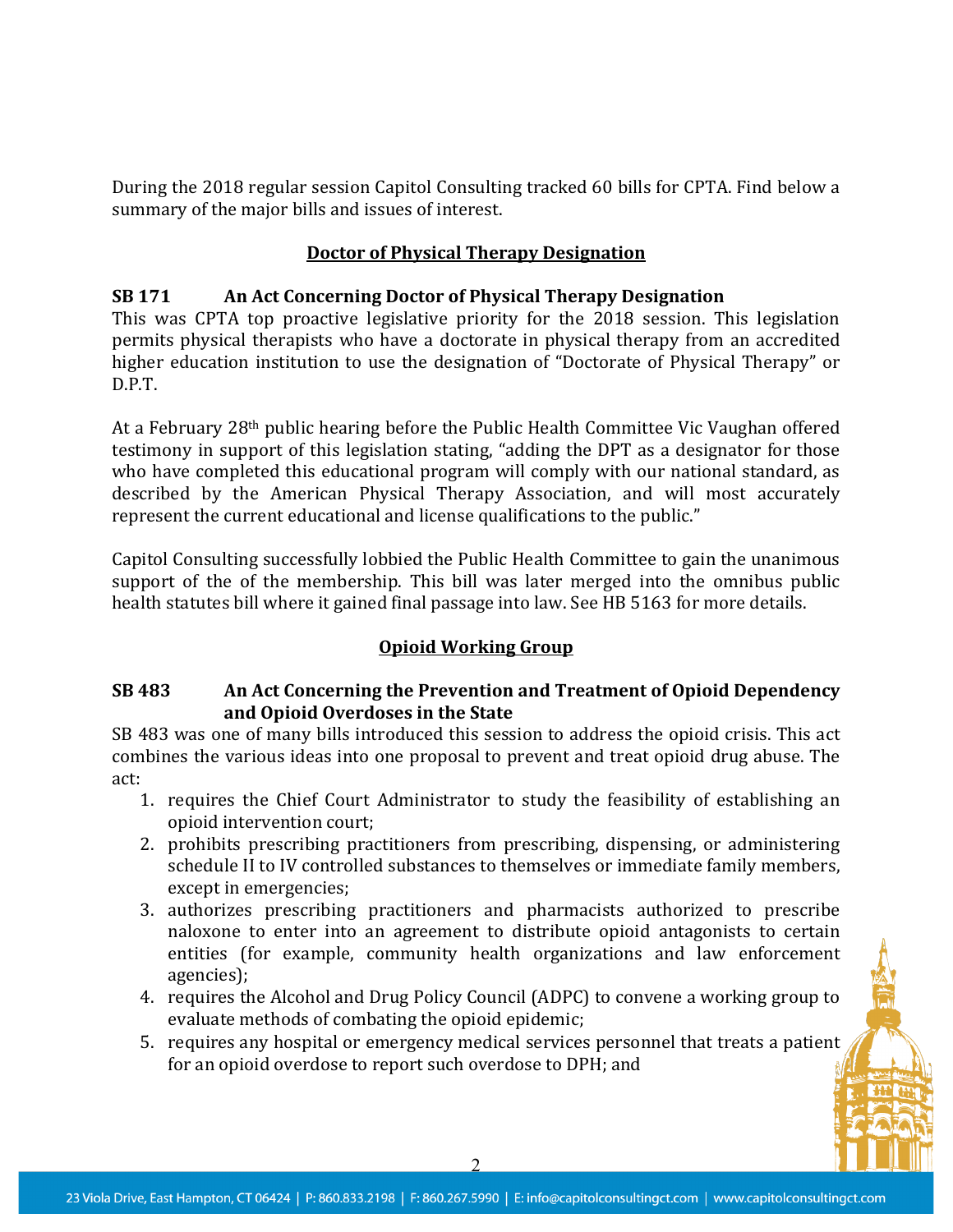6. extends a Department of Corrections pilot treatment program, expands its scope if federal funds are available, and requires a new report on the program's results by July 1, 2019.

Capitol Consulting on behalf of CPTA sought to amend this legislation to require that ADPC's Opioid Working Group consider whether using physical therapy can reduce the need for opioid drugs to mitigate a patient's chronic pain. Capitol Consulting worked closely with the Public Health Committee leadership to draft and eventually approve our amendment. In addition to physical therapy, the Opioid Working Group is charged with evaluating various other methods to combat the opioid epidemic in the state. By January 1, 2019 the Working Group must report their findings to the chairpersons of the ADPC. The chairpersons of ADPC must report their findings and recommendations to the Public Health Committee.

At the writing of this report the Opioid Working Group has not convened their first meeting. Capitol Consulting is working with the ADPC and the Department of Mental Health and Addiction Services to determine whether a representative of CPTA could serve on this Working Group to discuss physical therapy methods to combat chronic pain. Capitol Consulting will closely monitor the activities of this Working Group throughout the summer and fall.

**Public Act – 18-166 Effective Date - July 1, 2018, except upon passage for the Alcohol and Drug Policy Council working group and DOC pilot treatment program provisions.** Governor's Signature - June 14, 2018

#### **Prosthetic Devices**

### **SB** 376 An Act Concerning Health Insurance Coverage for Prosthetic Devices

This act requires certain health insurance policies to cover prosthetic devices, and medically necessary repairs and replacements to them, subject to specified conditions. It defines a "prosthetic device" as an artificial device to replace all or part of an arm or leg, including one with a microprocessor if the patient's health care provider determines it is medically necessary. This act excludes a device that is designed exclusively for athletic purposes.

The bill applies to individual and group health insurance policies delivered, issued, renewed, amended, or continued in Connecticut that cover  $(1)$  basic hospital expenses;  $(2)$ basic medical-surgical expenses; (3) major medical expenses; and (4) hospital or medical services, including those provided under an HMO plan. Due to the federal Employee Retirement Income Security Act, state insurance benefit mandates do not apply to selfinsured benefit plans.

At a March  $8<sup>th</sup>$  public hearing before the Insurance Committee, Vic Vaughan on behalf of CPTA offered testimony in support of this legislation. Mr. Vaughan stated, "a patient already

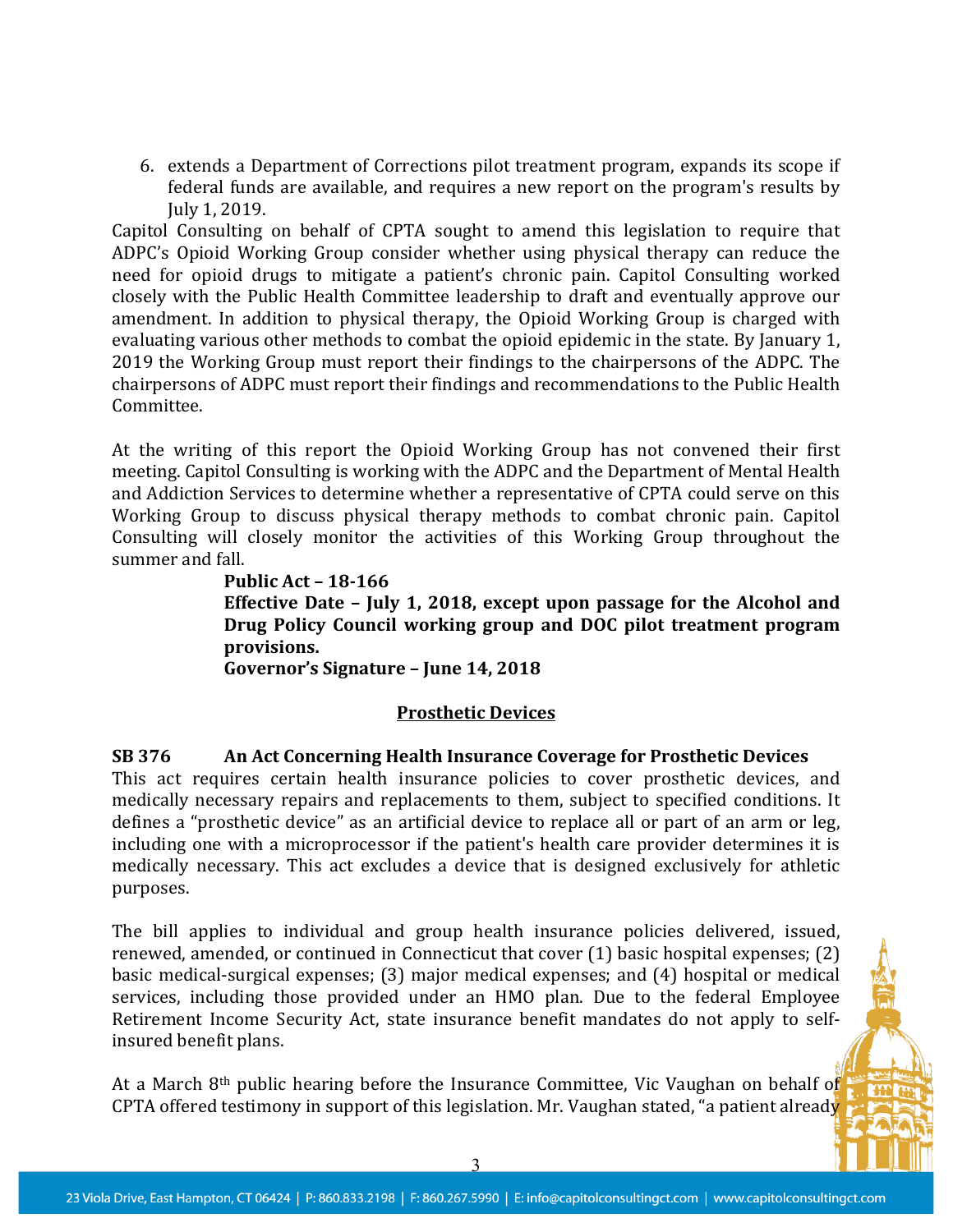having lost a limb is now required to carry the greatest part of the financial burden in order to gain back their life. I can think of fewer things that are more unfair and inappropriate." Mr. Vaughan went on to state, "the recovery of function to the highest possible level fits fully under the definition of rehabilitation and habilitation which are essential benefits under the Affordable Care Act."

This bill was overwhelmingly approved by the Insurance and Appropriations Committees as well as the Senate and House.

> **Public Act – 18-69 Effective Date - January 1, 2019 Governor's Signature – May 25, 2018**

#### **Oher Legislation of Interest that Passed**

### **SB 479** An Act Concerning Immunity from Civil or Criminal Liability for Persons Providing Medical Assistance or Intervention in a Child Abuse or **Neglect Case**

This act provides immunity from civil and criminal liability to any person, institution, or agency that, in good faith, provides professional medical intervention or assistance in any proceeding involving child abuse or neglect. The act's immunity applies to liability that might otherwise arise from or is related to actions such as:

- 1. causing a photograph, x-ray, or physical custody examination to be made;
- 2. causing a child to be taken into emergency protective custody;
- 3. disclosing a medical record or other information pertinent to the proceeding; or
- 4. performing a medically relevant test.

The act also eliminates current immunity from civil or criminal liability for any person, institution, or agency that, in good faith, does not report suspected child abuse or neglect or alleged sexual assault of a student to Department of Children and Families or law enforcement as required or permitted by law. The act retains immunity for a person, institution, or agency that, in good faith, makes such a report and applies the immunity to civil or criminal liability that might otherwise arise from, or is related to, making the report. Currently, this immunity applies to civil or criminal liability that might otherwise be incurred or imposed.

Under the act, the immunity from civil or criminal liability for providing medical intervention or assistance or making a good faith report does not extend to medical malpractice that results in personal injury or death.

> **Public Act – 18-57 Effective Date - July 1, 2018, and applicable to any civil action pending or filed on or after that date. Governor's Signature – June 6, 2018**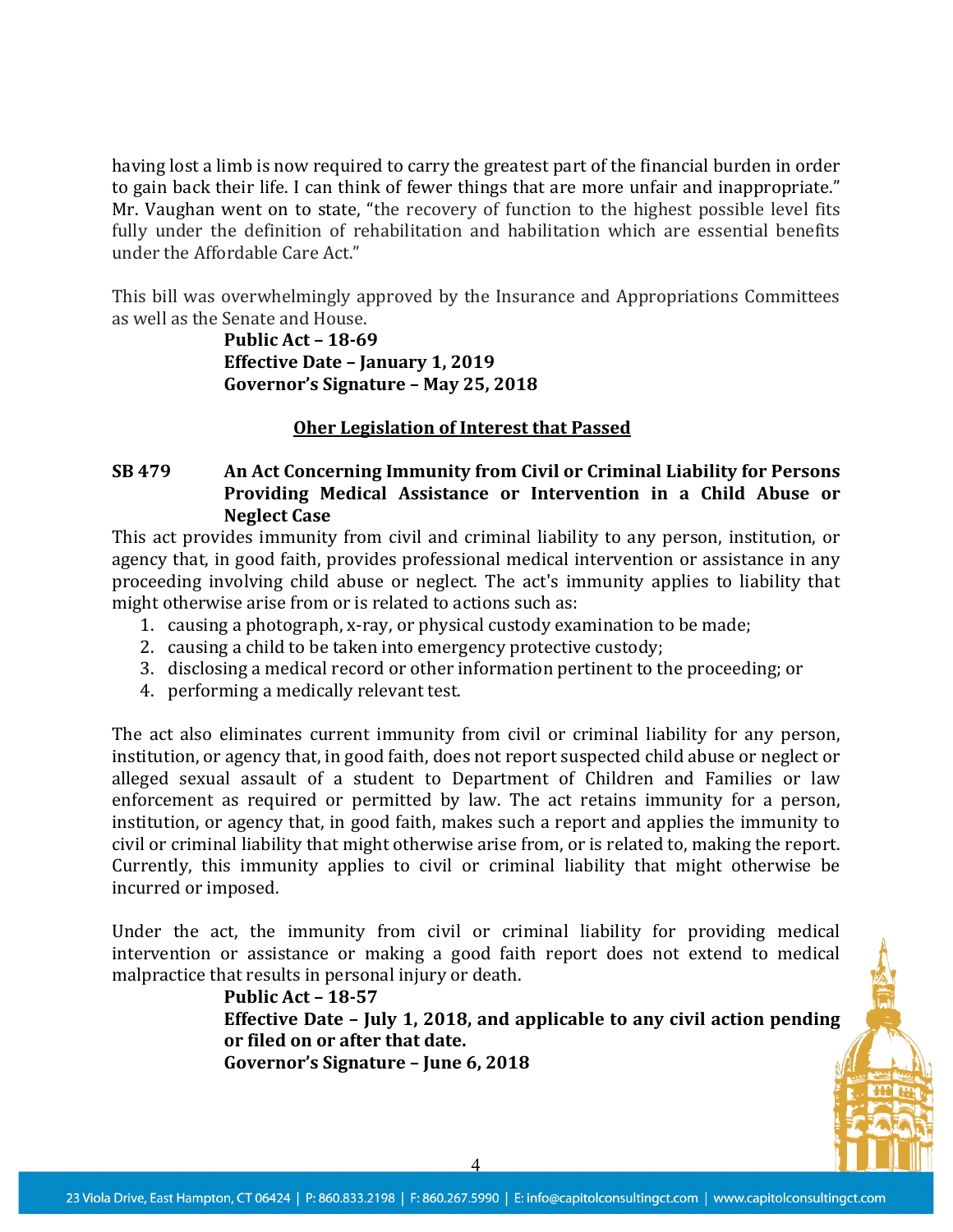## **HB 5163 An Act Concerning the Department of Public Health's Recommendations Regarding Various Revisions to the Public Health Statutes**

This act makes various substantive, minor, and technical changes to Department of Public Health (DPH)-related statutes and programs. Of interest to CPTA are the following sections:

## **Section 11 - Corrective Action Plans**

Under existing law, a licensed health care institution must submit a correction plan to DPH if the department, after an inspection, issues a notice that the institution was out of compliance with applicable laws or regulations. The act requires the institution to submit the plan within 10 business days after receiving the notice of noncompliance, rather than 10 calendar days as under current law.

*Effective Date: October 1, 2018*

**Sections 34-39** — Advanced Practice Registered Nurses (APRN) and Advance Directives These sections add APRNs into the laws on living wills and other advance directives, authorizing them to perform certain functions that currently are performed only by a physician.

*Effective Date: October 1, 2018*

### **Section 513** — Physician Assistant (PA) Orders

This section specifies that a PA does not have the authority to order an APRN to administer a controlled substance.

*Effective Date: Upon Passage*

### **Section 526** – Doctors of Physical Therapy

The inclusion of this section into HB 5163 was Capitol Consulting's top legislative priority for the 2018 session for CPTA. Following the introduction of SB 171 Capitol Consulting worked with the leadership of the Public Health Committee to have this section included in the public health statutes bill. This section ensures that physical therapist with a doctorate in physical therapy from an accredited higher education institution can use the designation of "Doctorate of Physical Therapy" or D.P.T.

*Effective Date: July 1, 2018* 

# **Section 528 - 530 - Podiatric Ankle Surgery**

The section of the act:

- 1. modifies the process and qualifications for podiatrists seeking to independently engage in ankle surgery;
- 2. modifies the qualifications for podiatrists seeking to engage in supervised ankle surgery;
- 3. specifies that a podiatrist's privileges and scope of practice for foot surgery are not impacted by his or her privileges and scope of practice for ankle surgery; and
- 4. makes related minor, technical, and conforming changes, such as updating the names of national certification boards.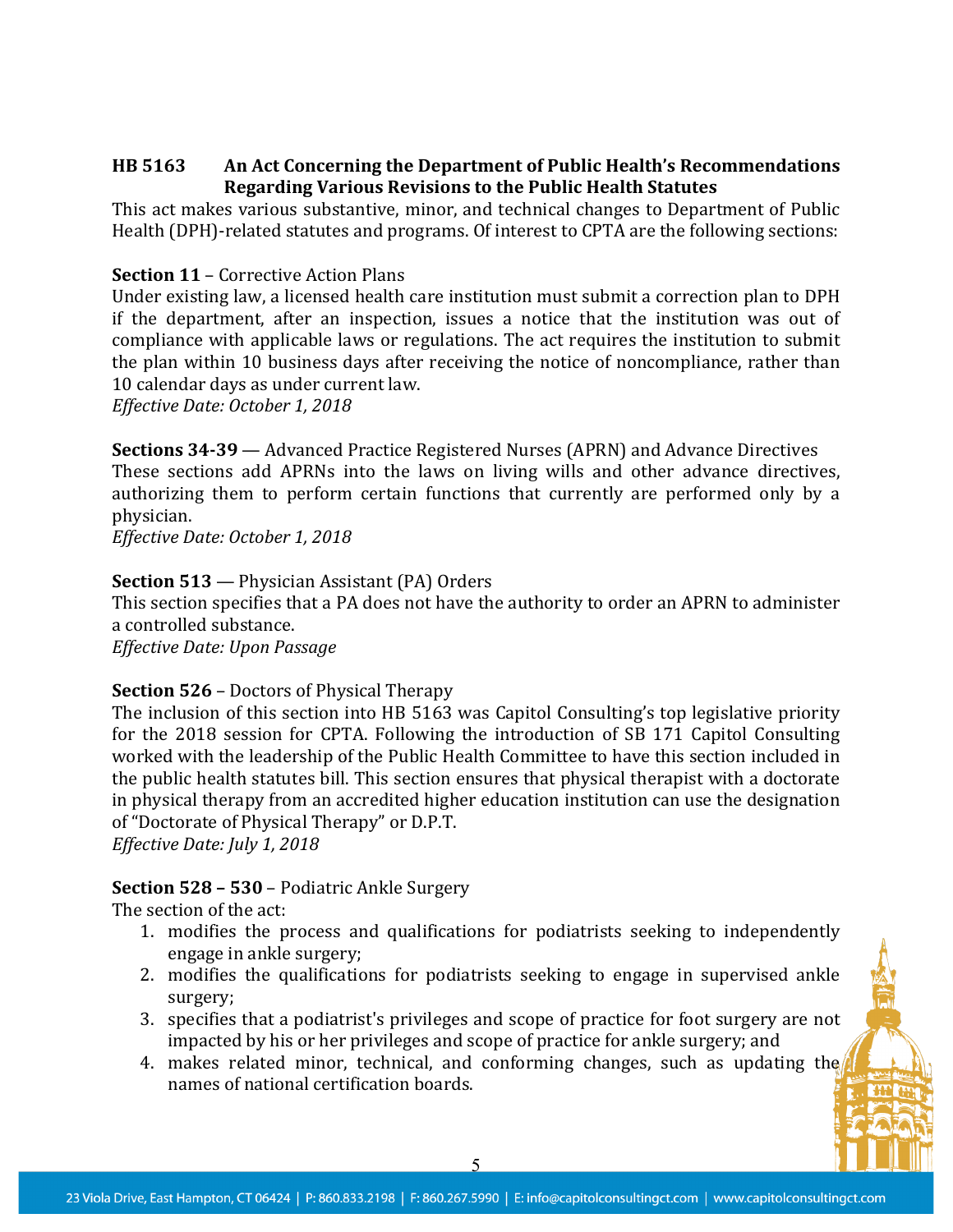The act allows a licensed podiatrist to independently engage in ankle surgery if they provide documentation to DPH of having met specified qualifications. It requires DPH to implement a mechanism for a podiatrist to provide the required documentation as part of the initial licensure application and credentialing boards and the public to access the names of podiatrists who submitted the documentation. The act provides that any podiatrist who holds a standard ankle surgery permit on October 1, 2018 is deemed to have met the bill's documentation requirements.

*Effective Date: October 1, 2018, except a conforming change is effective July 1, 2018.* 

**Section 538** — Supervision of Physician Assistants Removes the cap on the number of PAs that a physician may supervise. *Effective Date: July 1, 2018* **Public Act – 18-168**

**Effective Date - See Dates Listed Above** Governor's Signature - June 13, 2018

#### Legislation of Interest that Failed

#### **SB** 300 **An** Act Concerning Collaborative Arrangements Between Physician **Assistants and Physicians**

This legislation was introduced in the Public Health Committee following a working group on this topic last year. This legislation sought to allow physician assistants to collaborate with physicians. Following a March  $16<sup>th</sup>$  hearing the Public Health Committee took no further action on this legislation. See HB 5163 for more information on physician assistants.

#### **SB 306** An Act Concerning the Approval of Podiatrists to Perform Standard **Ankle Surgical Procedures**

This bill was introduced at the request of the Connecticut Podiatric Medical Association into the Public Health Committee. Under current law, a licensed podiatrist cannot independently engage in ankle surgery unless they meet specified qualifications and receives a separate permit from DPH.

In addition, current law requires the DPH commissioner to appoint a four-member advisory committee, consisting of two podiatrists and two orthopedic surgeons, to assist in evaluating permit applicants. SB 306 disbands the advisory committee and instead requires the state Board of Examiners in Podiatry to assist the commissioner in evaluating permit applicants.

Furthermore, the bill correspondingly requires the commissioner to seek the advice of the podiatry board, rather than the advisory committee, in identifying the number and types of procedures required to qualify a podiatrist for such a permit.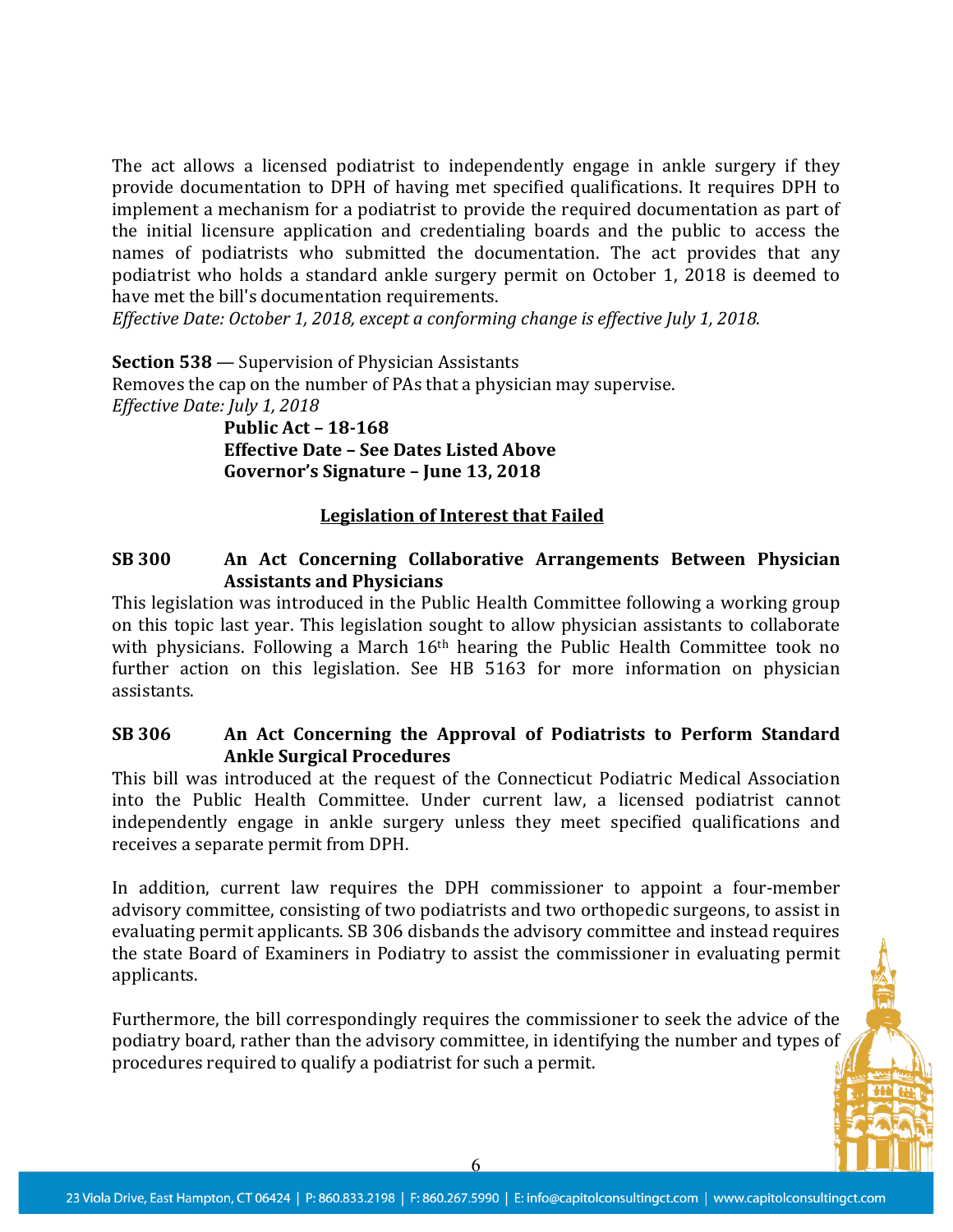This bill was approved by the Public Health Committee on a 25 to 2 vote and was later merged into HB 5163. See HB 5163 for more information on this issue.

## **SB** 378 An Act Concerning Reimbursements Under Certain High Deductible **Health Plans**

This bill was introduced in a bipartisan effort by Senators Martin Looney (D-New Haven), Len Fasano (R-North Haven), Terry Gerratana (D-New Britain) and Heather Somers (R-Groton) to require that health carriers that issue certain high deductible plans directly reimburse participating providers for the cost of the covered benefits.

At a March 6<sup>th</sup> public hearing, Sen. Looney stated, "physicians are trained to provide medical care; they are not supposed to be bill collectors and administrators for insurers." Sen. Looney goes on to state, "the intent [of the legislation] is that the insurer offering the high deductible plans should allow providers to directly bill the insurer for covered services that are subject to the deductible and the insurer should bill and collect the amount from the policy holder."

This bill was opposed by the health insurance carriers and the Department of Insurance who indicated this could lead to higher premiums for the insured. Despite high level bipartisan support this legislation was not acted upon by the Insurance Committee. This bill will likely be reintroduced during the 2019 legislative session.

## **SB 401 An Act Concerning the Use of Automatic External Defibrillators and Cardiopulmonary Resuscitation Certification of Lifeguards**

Under this bill, a health care provider who operates an automatic external defibrillator (AED) in the ordinary course of his or her employment or practice to render emergency assistance is not civilly liable for any personal injuries that result from the AED's malfunctioning. The bill applies to any health care provider licensed or certified by DPH and only if the AED's malfunctioning constitutes ordinary negligence.

Under certain conditions, existing law provides immunity from civil liability to anyone who operates an AED not in the course of their employment and a person or entity who provides or maintains such a device.

Despite the unanimous approval of Public Health Committee this bill failed to be acted upon by the Senate before the adjournment of the 2018 session on May 9th.

### **SB 402 An Act Concerning Truth in Advertising by Medical Doctors and Doctors of Osteopathic Medicine**

This bill sought to permit physicians to advertise or otherwise convey to the public that they are board certified only if certain conditions are met.

The advertisement must state the full name of the certifying board. In addition, the certifying board must be:

7